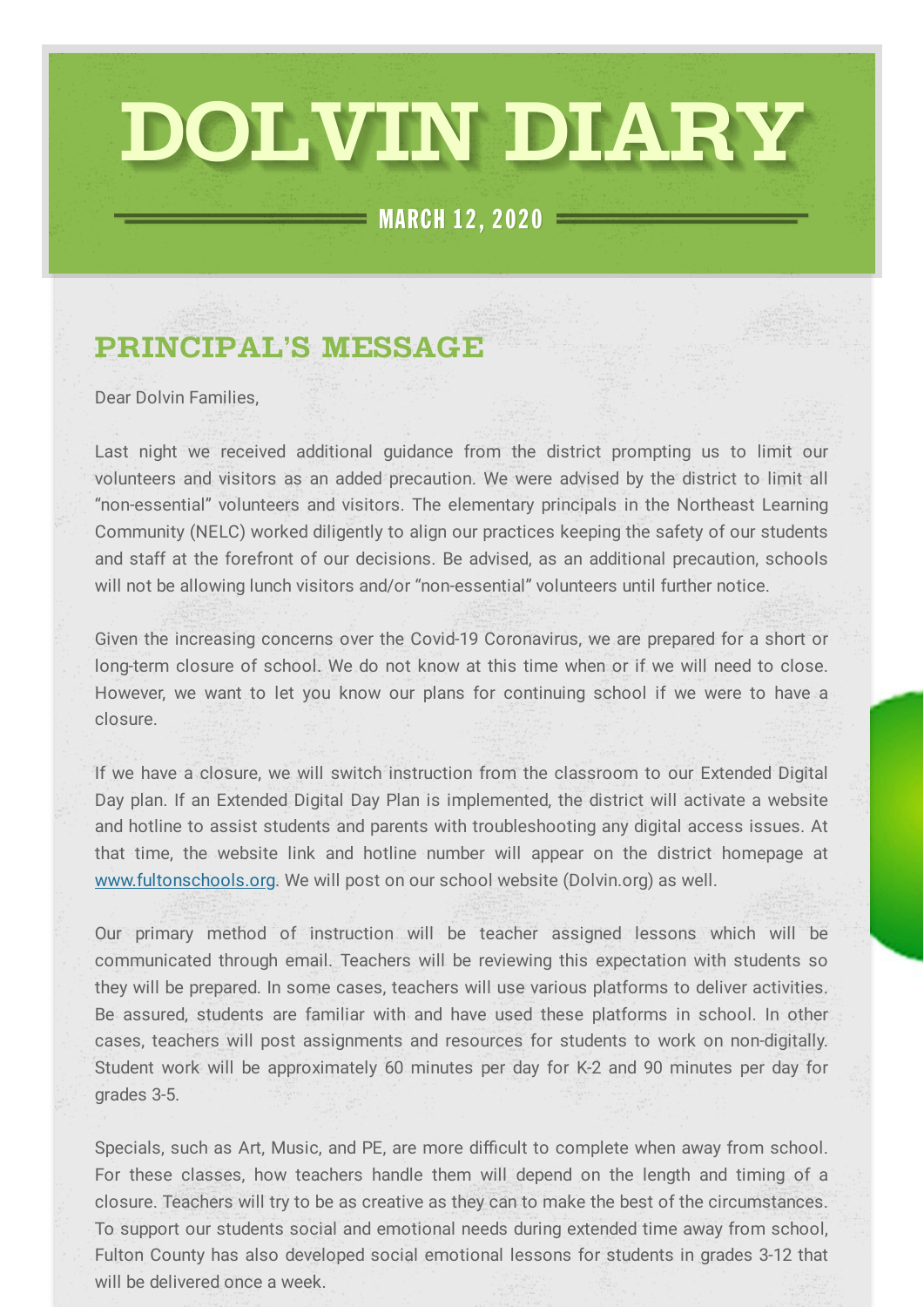In closing, as we all know, remote learning plans do not provide the same rigor and quality as face-to-face instruction. Fulton County will only use this as a last resort. Our goal will be to continue moving forward with your child's education making the most of the resources available to us. Please contact me or your child's teachers if you have any specific questions. As always, on behalf of all the faculty and staff at Dolvin, we truly appreciate your support and the privilege of partnering with you in educating your children.

Sincerely,

Karen Cooke Principal



**pdf** Dolvin Parent Letter [3-12-20.pdf](https://www.smore.com/app/attachments/download/5e6a5a220bec10022e393433)

Download 183.8 KB

## **ATTENTION PARENTS OF RISING 6TH GRADE STUDENTS**

To prevent any delay in registering your child for middle school, please check with your family physician to ensure your child has received all the required immunizations for middle school. Your child is also required to have a complete Eye, Ear & Dental Certificate on file.

Please bring all completed forms to Nancy Adams in Dolvin's front office. These certificates will be placed in our child's permanent record to be turned over to the middle school at the end of the school year. If you obtain these forms during the summer, you will need to take them directly to the middle school.

If you have questions, call Nancy Adams at 470-254-9279.

## **2020 - 2021 REGISTRATION FOR NEW STUDENTS**

All parents of new students must first enroll their child online at [https://www.fultonschools.org/enrollment.](https://www.fultonschools.org/enrollment) **Secondly**, they must contact Nancy Adams at [adamsn@fultonschools.org](mailto:adamsn@fultonschools.org) or call 470-254-9279 to set up an appointment to complete the enrollment.

Ms. Adams will be taking appointments for:

Wednesday, April 1, between 8:00 a.m. and 4:00 p.m. Thursday, April 2, between 8:00 a.m. and 7:00 p.m.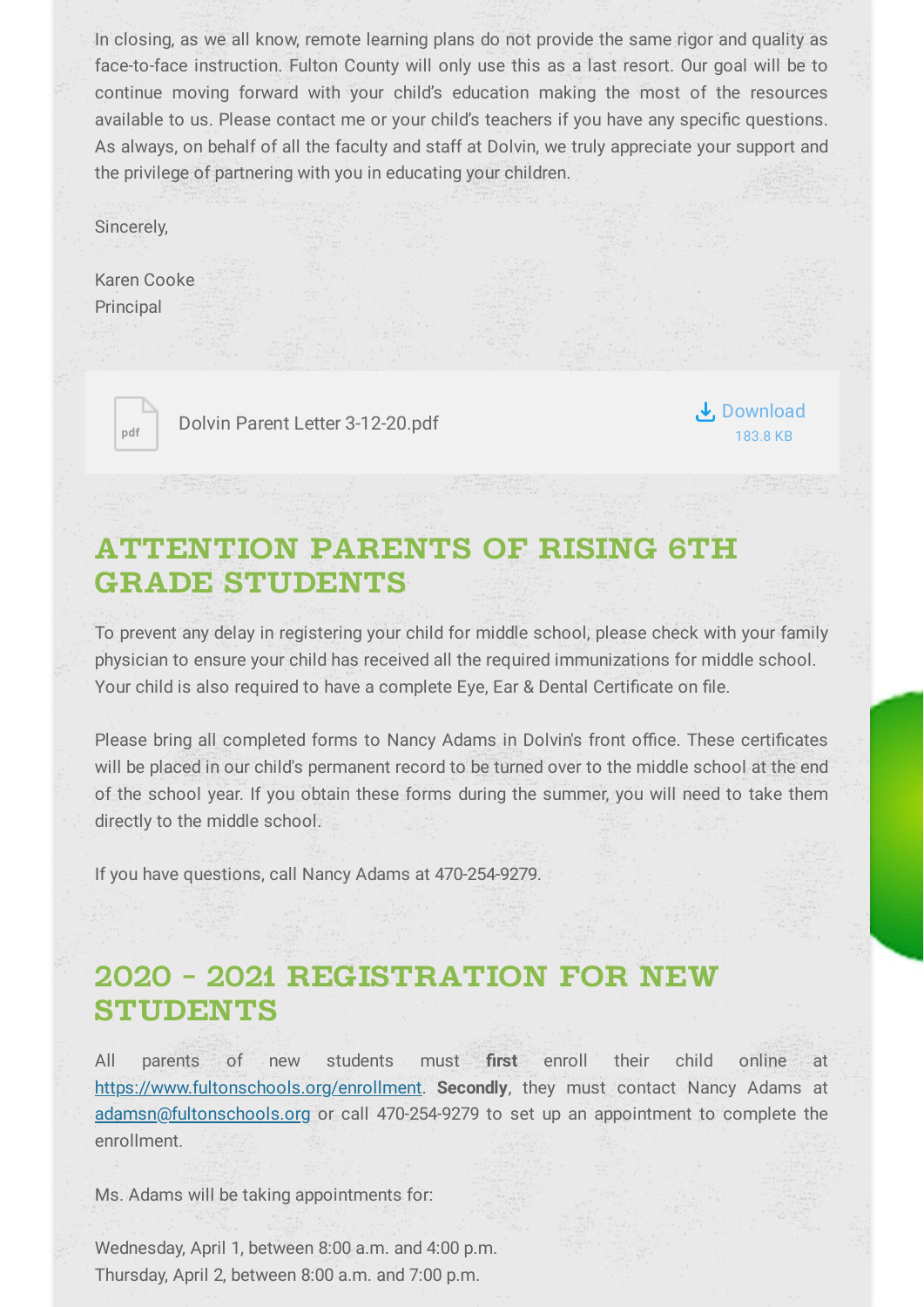#### **KINDERGARTEN MUSICAL DATE CHANGE!**

On behalf of the music department, we would like to reach out to let you know that we will need to reschedule the Kindergarten Musical from April 2nd to March 30th.

## **CAFETERIA**

Click [here](https://nutrition.fultonschools.org/MenuCalendar) for the cafeteria menu. Be sure you're looking at the menu for Dolvin Elementary School.

**There are no lunch visitors allowed at this time.**

Did you know you can find out your student's lunch time at [Dolvin.org?](http://dolvin.org/)

#### **MEDIA CENTER**

Please click the link below to learn more about what is going on in our Media Center!

[http://dolvinmedia.weebly.com/mc-news](https://nam03.safelinks.protection.outlook.com/?url=http%3A%2F%2Fdolvinmedia.weebly.com%2Fmc-news&data=02%7C01%7CCarper%40fultonschools.org%7Ce0b1a9dbc7234785b7c508d75d3acfba%7C0cdcb19881694b70ba9fda7e3ba700c2%7C1%7C0%7C637080379479902644&sdata=Aun%2B0h6rXBLr%2BEwaEeerkdic%2FCSEKIHDKpGtItNLk08%3D&reserved=0)

## **DOLVIN CHESS TEAMS QUALIFIES FOR STATE FINALS**

On Feb 22, 2020, Dolvin's K-3 chess team won the Fulton County championship and also placed first at the East Metro State Qualifier tournament. As a result, they will compete in the State Finals Championship this upcoming weekend. The trophies from their victories are proudly displayed in our media center. Please join me in congratulating the team for these outstanding accomplishments and good luck for this upcoming weekend.

**\*\*\*\*\*\*\*\***

The team members are: Ethan Hobby, 1st grade Arnav Rao, 2nd grade Theodore Zhang, 2nd grade Andrew Jiang, 3rd grade Andy Liu, 3rd grade Molly Xu, 3rd grade